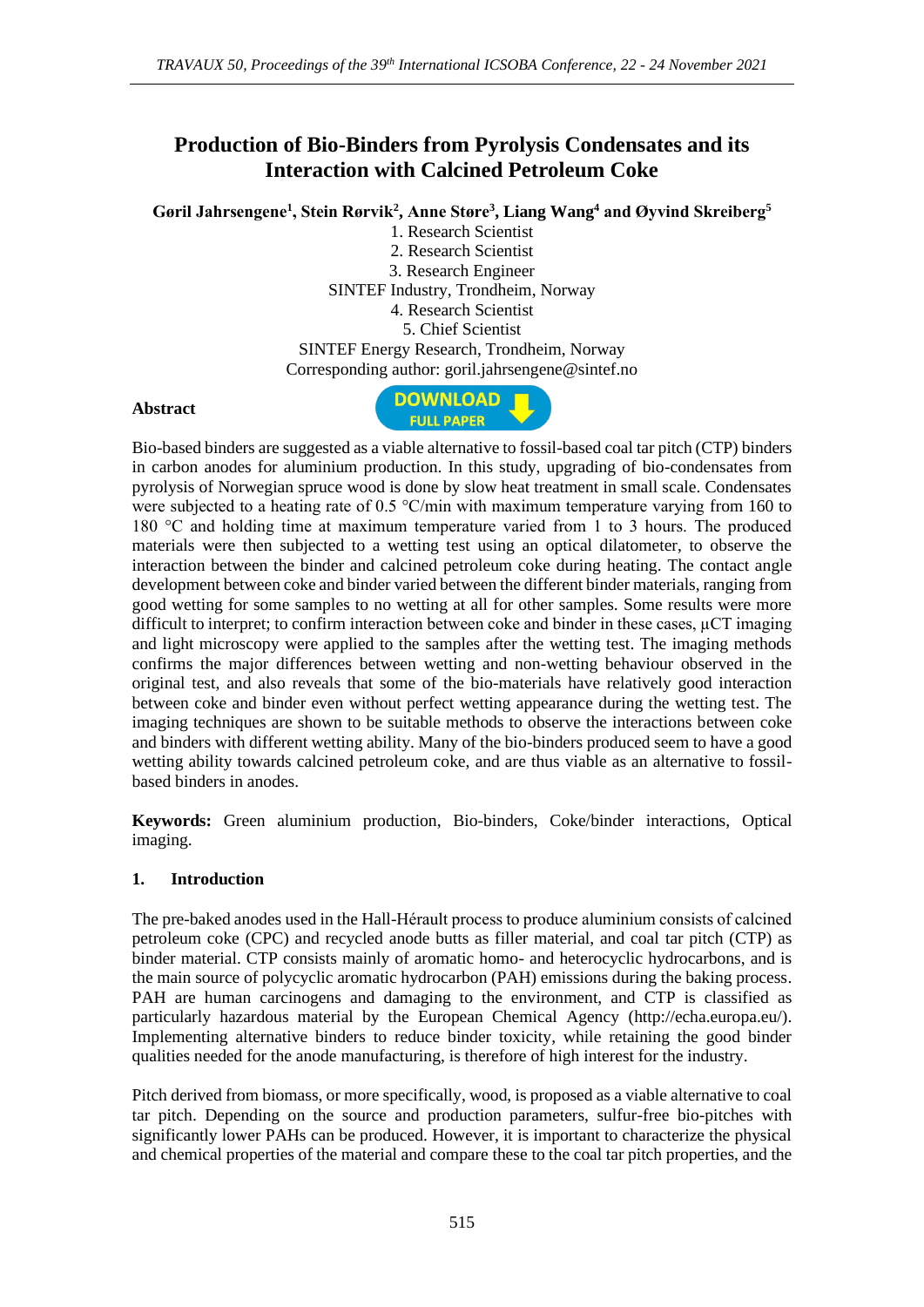interactions between the binder and the coke, to determine if bio-based binders indeed can replace conventional pitch in anode manufacturing.

The bio-binder needs to uphold several important properties for further application, including coking value, softening point, low alkali content and good wetting properties to coke grains. The main challenge identified regarding use of bio-binders in anode production is the low coking value (compared to CTP). In addition, vaporisation of binder during the baking process may be intensive and result in a less dense anode.

The earliest work on upgrading bio-oil to bio-pitches was based on eucalyptus woods [1-4], showing the ability to produce materials with varying softening point and coking value by changing the production parameters. European wood-tar as precursor for binders for electrodes (not optimised for aluminium production) has also been investigated, where the produced electrodes had high compression strength despite somewhat high porosity of the electrodes [5]. This is an indication of good interactions between filler and binder materials.

The most recent works originating at Laval University have looked into production of bio-pitches for use in pre-baked anodes in aluminium production, using both slow heating at atmospheric pressure [6] and using heating under vacuum [7, 8]. Both methods have been able to produce a variation of pitches based on the production parameters, and specific care was done to confirm the wetting abilities [9]. The results showed enhanced penetration of some bio-pitches, likely due to the low viscosity, surface tension, lack of quinoline insolubles (QI) particles and presence of active surface functional groups. Anodes made from these bio-pitches have also shown to demonstrate the same density as CTP based anodes, indicating that the enhanced wetting ability of the bio-materials is feasible to mitigate the effects of low coking value. The impact on carbon anode properties has also been thoroughly reported [10], where the comparable properties again was attributed to the good adhesion between coke and bio-pitch, resulting in a volume shrinkage that likely reduced the distance between coke particles. These works show that even with somewhat different properties, most importantly the coking value, anodes with good behaviour have been produced at lab-scale using bio-pitches, and this is indeed a viable alternative to fossilbased binders.

In this work, binders produced from pyrolysis of Norwegian spruce wood were investigated for its ability to wet CPC. Additional methods than previously reported are computed tomography and light microscopy with polarised light, which have been utilised to get a better understanding of the actual interactions between the coke and binder during such a test, also demonstrating its usefulness for investigations of this type of samples.

# **2. Experimental**

In the current study, pyrolysis was conducted using an apparatus comprising of a vertical tubular fixed bed reactor, a condenser and a gas monitoring system. The sample was placed inside a basket in the reactor tube which was heated by an electrical furnace with three heating zones, each with a temperature controller giving different heating rates and holding times. Nitrogen gas  $(N_2)$ was purged from the bottom of the tube at a controlled rate, sweeping volatiles and gases into a condensation system. The condensable volatiles and gases passed through a condenser and cooled down to 50 °C degrees, to be collected in a tank. In this work, spruce woodchips were charged into the tubular reactor that was further sealed and assembled with the other components of the system. The system was then purged with  $N_2$  for 1 hour with a steady flow rate of 2 L/min as carrier gas to sweep away residual air. After the purging step, the woodchips were further heated to a temperature of 450 °C with a heating rate of 10 °C /min and maintained at this temperature for 60 min before gradual cooling (with  $N_2$  flow) until reaching 50 °C. More on this method can be found elsewhere [11]. In this study, the condensed liquid product consisting of heavy tars and